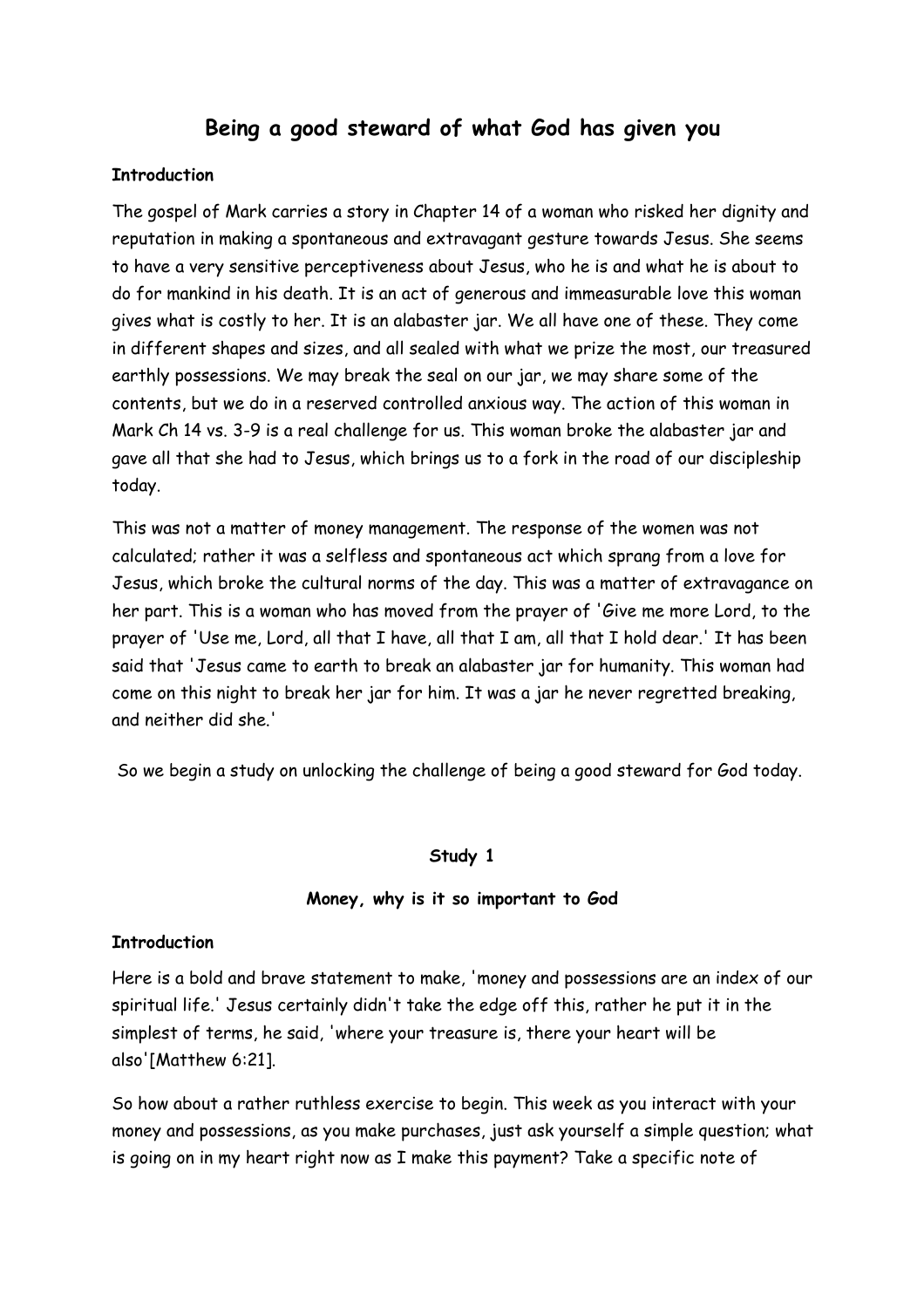the payments you have made this week either cash or card and think about your feelings related to the purchase.

Have they been any of the following?

Delight; disappointment; insecurity; contentment; greed; dissatisfaction; anxiety; peace of mind; guilt; anger; envy; excitement; gratitude; trust; regret.

In a brief time of reflection, ask the question; what are you seeing about yourself?

Are there any dominant patterns emerging? Is there anything that surprises you? What summary statement can you make about how you have used your money this past week?

# **Bible study**

1. Reflect on this statement. In a sense, how we relate to money and possessions is the story of our lives. Take a few minutes to reflect on your upbringing. How would you summarise the story of your family's life concerning money and possessions as you were growing up?

2. What kind of training in money management, if any, did your parents give you, how did this impact your life?

3. What other perspectives about money did you catch from their attitude and behaviours, either positive or negative?

4. Summarise the money management principles found in Proverbs Ch.6.6-11 and 27:23- 27.

5. Summarise Jesus teaching in Matthew Ch 6.25-34.

6. Do you see any differences between the two?

7. Read 1 Timothy ch 6:6-10. Summarise the various principles taught in this passage.

8. What important points does Paul make in vs.10?

9. How have you seen the love of money being the root of some evil affecting life today?

10. Do you think the solution to this problem is to despise money? Why or why not?

11. Read Acts Ch 2: 42-47 and 4:32-35. What do you believe are the timeless principles from these verses that will help us today?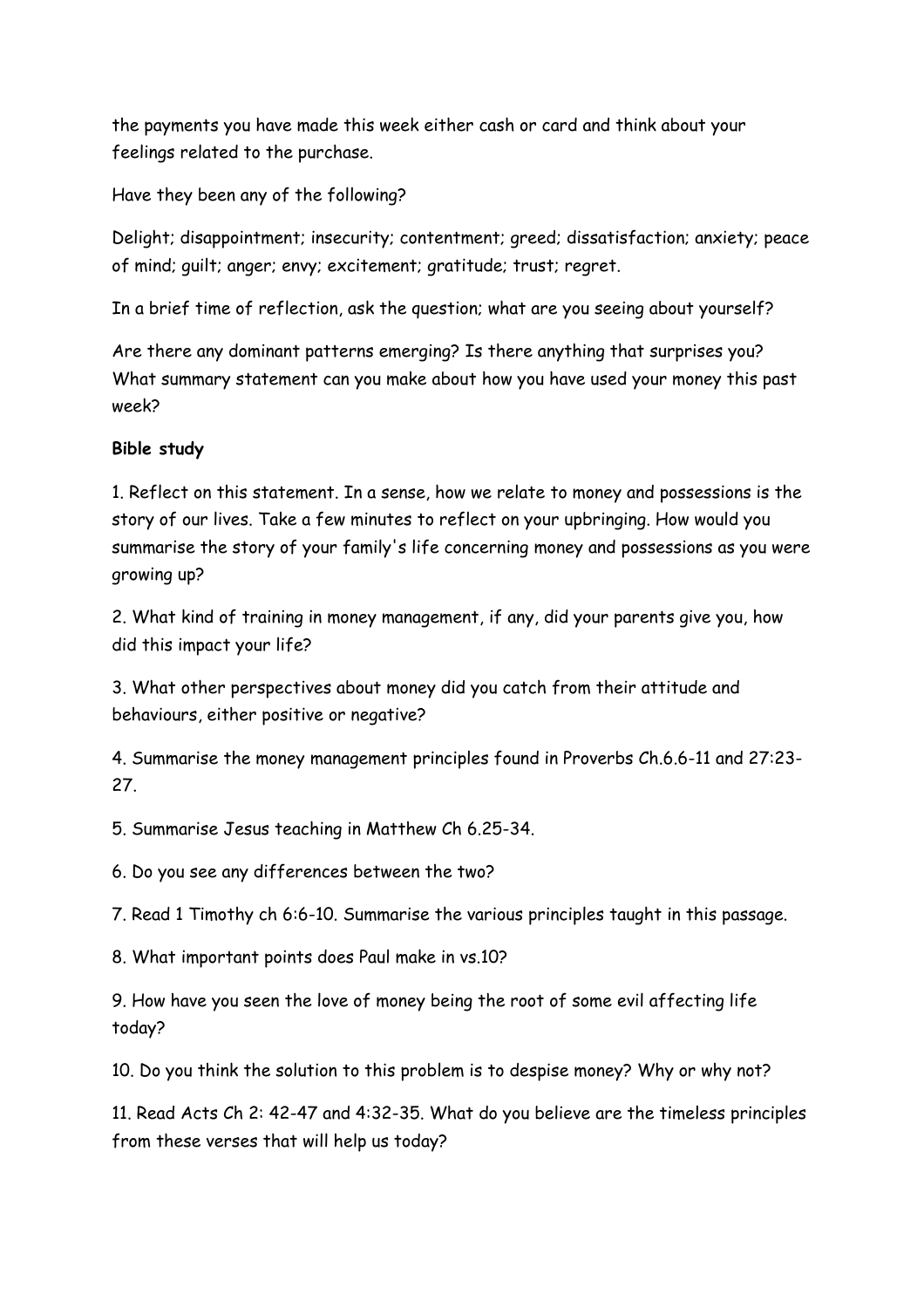12. What fears do you have by living in line with the timeless principles in questions 3.4.5?

Are there any topics that you are dreading having to talk about in this series?

13. We know that Judas was the one who betrayed Jesus. What else do we learn about Judas from these passages? John 12:4-6 Mark 14: 10-11.

14. No one expected Judas to betray Jesus, yet clues to his character were available. Comment on the link between how we manage money, and the condition of our souls.

15. How does your current handling of money make it clear that God is important to you?

16. How has your faith helped you to handle your money?

17. What do your day to day patterns regarding money and possessions indicate what you really believe with respect to the following statements?

a. Money is my business vs. my money is God's business

b. My possessions belong to me vs. my possessions belong to God

c. Money is secular vs. money is spiritual

d. Money has little to do with my spiritual life vs. money is an indicator of my spiritual life

18. Where do you place yourself on the continuum?

God is displeased with my financial life vs. God is pleased with my financial life

19. What do you want to see happen in your life through the course of this study? Why not give God an open invitation to do his work in your life.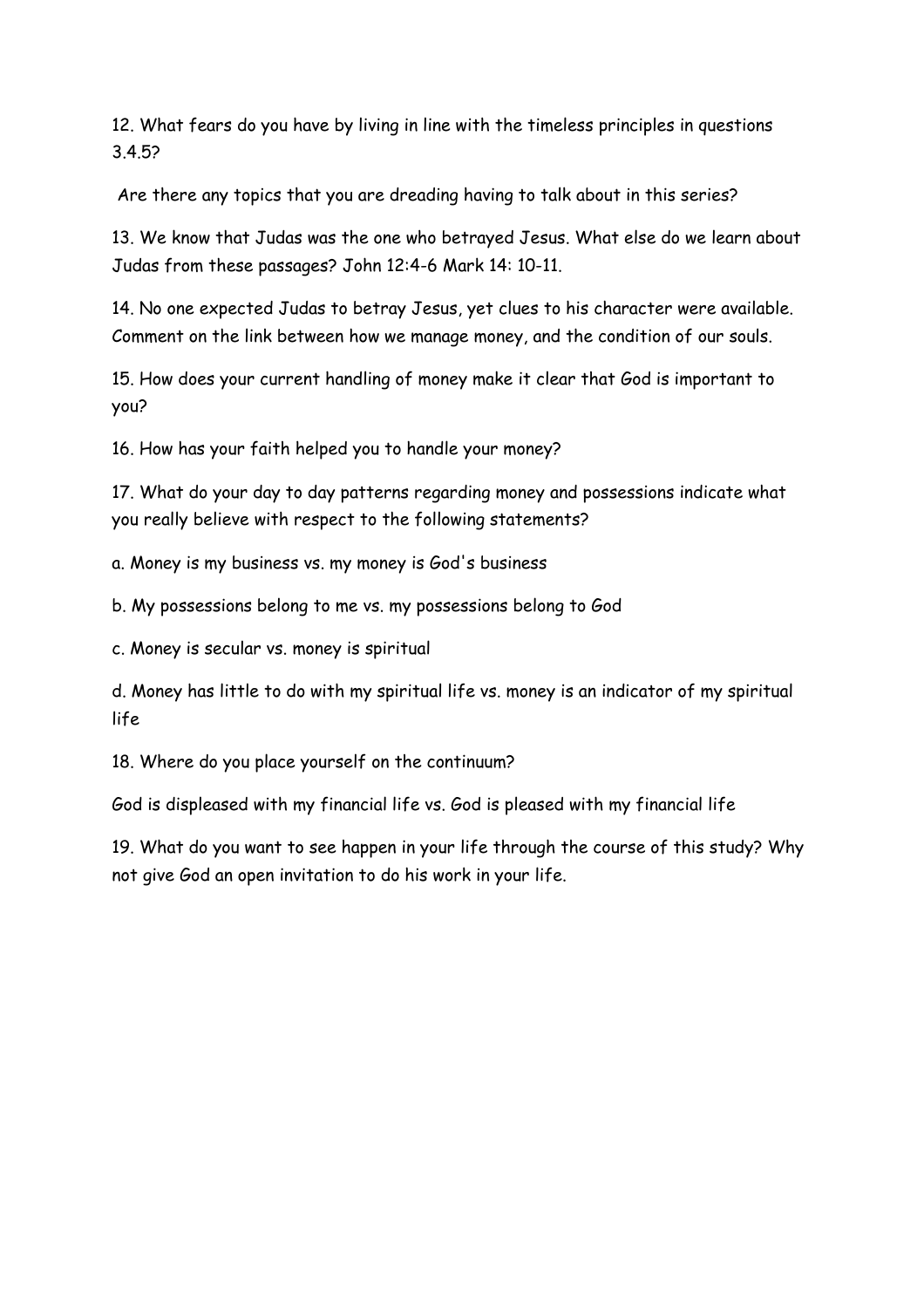# **The Open hands of God**

# **Primary focus- to ground our stewardship in the generous nature of God**

### **Introduction**

Look at your hands. By nature mankind is a clutcher, we like to hold onto things and not let go. For many of us clutching is like breathing, it comes naturally to us. Now think about God's hands. In creation God lavishly formed the earth, and then he gave it to man to care for. Throughout the history of the Old Testament God keeps opening his hands to provide and give to his people. Psalm 145 puts it 'You open your hand and satisfy the desires of every living thing'. In Jesus we see God opening his hands to the needs of mankind. Jesus taught, loved, healed, touched, fed and freed. The open hands of God are just the outward symbol of the character of God. The truth is that the generous open handed generosity of God confronts us everywhere we turn. The truth is that the more we want to live like God, then the more we need to have hands which will open as freely and frequently as God's hands do. So our study begins.

# **Bible study**

1. Think back to a time when someone overwhelmed you with an act of lavish generosity. What touched you most about that act?

2. What if any, long-term impact did that have on you?

3. Based on that experience, what statement would you make about the power of generosity?

4. Read Psalm 65. This is one of the writings which reflect the barrage of God's generosity. Itemise every way in which God lavishly opened his hands to David and the people of Israel. What blessing especially stands out for you?

5. If you were to re-write Psalm 65, is there anything you would add to the list?

6. God's gits to us are not just 'spiritual' they also include enjoyment, and enjoyment in material blessings. Read Deuteronomy 14:22-26 and 16:13-15. What does God instruct his people to do as part of these festivals?

7. In what ways do the instructions in Deuteronomy surprise you?

8. How do you react to the idea that God not only allowed, but also mandated these times of celebration and even used a portion of the people's tithes to underwrite them? How does this challenge your view of God?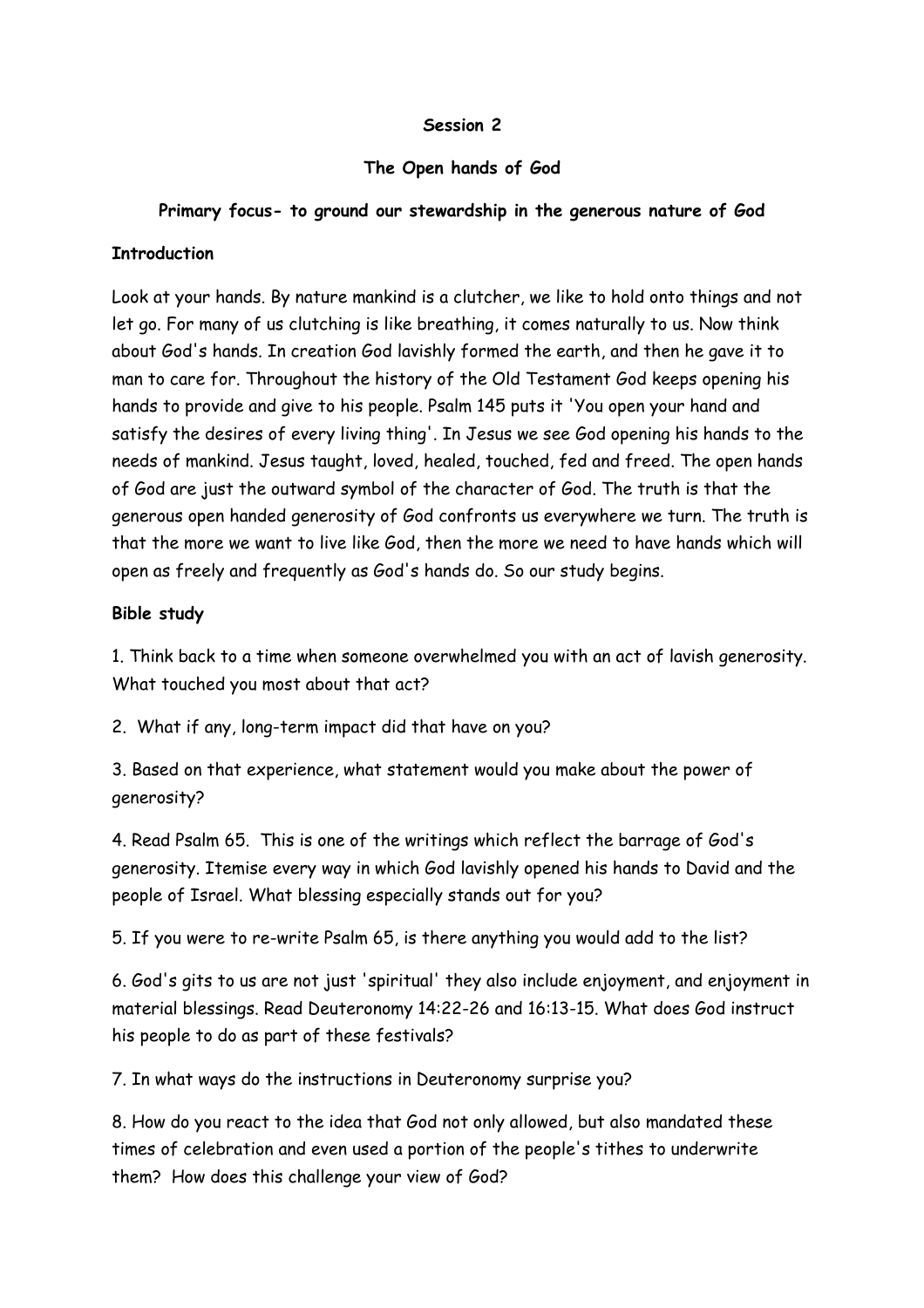9. Consider this statement from the author Dallas Willard, 'How many people are repelled by Christians who are unfeeling, stiff, unapproachable, boringly lifeless, and obsessive and dissatisfied. Yet, they seem to be many of them, who are missing out on the wholesome liveliness which springs from a balanced vitality within the freedom of God's loving rule.'

Why do you think it is important that any concept of good stewardship is firmly rooted in the generosity of God, and a grateful embrace of his wholesome pleasures?

10. Read 2 Corinthians 8:9 and Philippians 2:5-11. In both cases Christ opened his hands and let go of something he had every right to grasp. Describe what it was that Christ let go of?

11. What were the results of Christ's choices?

12. Now consider again your own hands, particularly with respect to your possessions and money. Reflect on your past week or so. Were there specific instances where you felt your hands were instinctively clutching? Describe these moments?

13. What factors contributed to this instinct to instinctively clutch?

14. Overall would an objective person say that you are more generous with respect to your money and possessions than you were a year ago, or less so?

15. Consider this statement, 'More than any other area of life, our handling of money and possessions reveals what we believe, not what we say we believe, but what we really believe.' Being as candid as possible, what would you say you really believe concerning the faithful generosity of God?

16. Is this belief reflected in your response to question 6 about our instinctive attitude to clutching? If not, how do you account for the difference?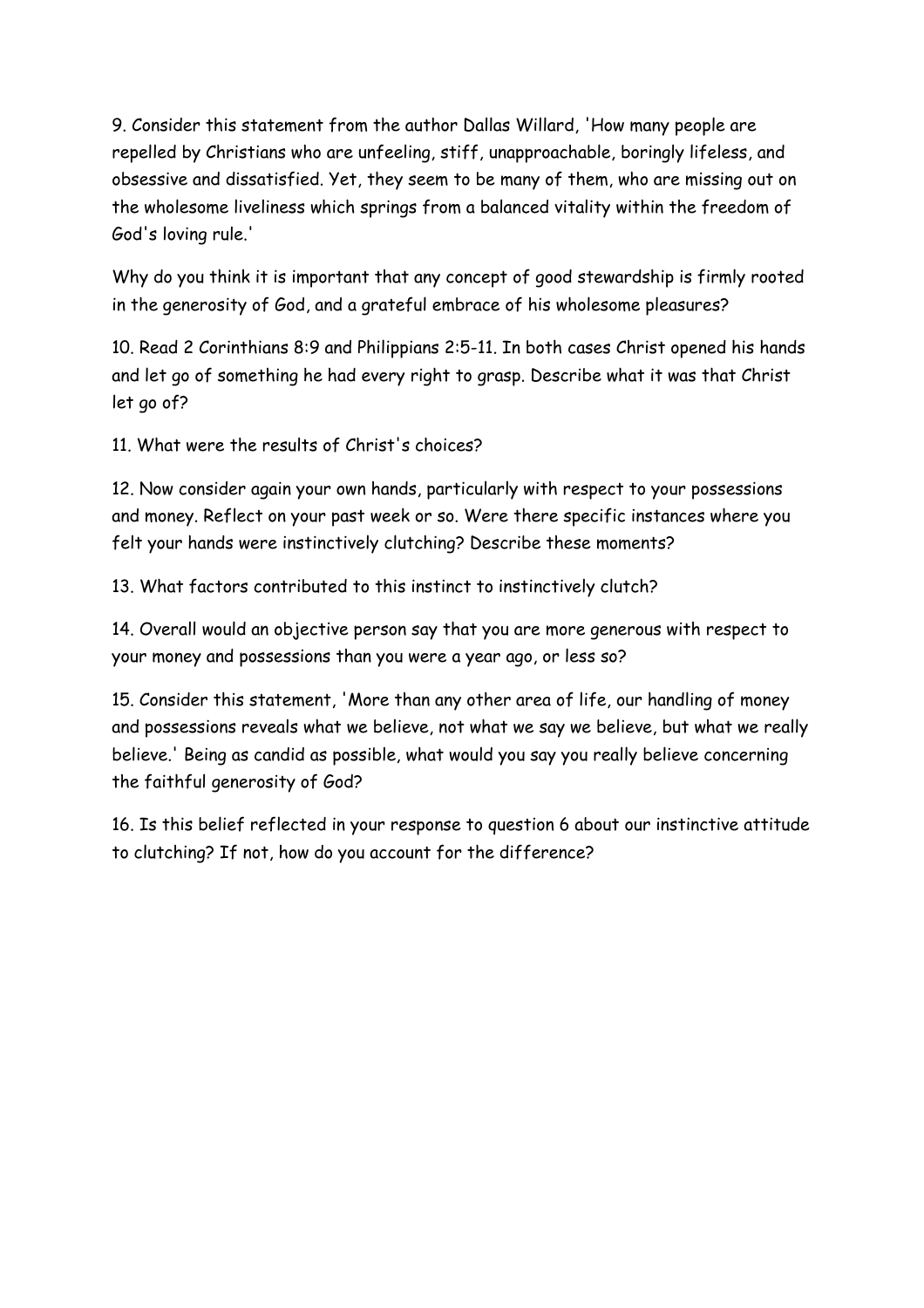# **Tithing - a training exercise for the heart**

# **Focus- to understand the importance tithing has in a cultivating a life of faith**

## **Introduction**

One of the most powerful words in the English language only contains four letters, it is more. Very smart people in advertising will spend great amounts of time trying to tell us how dissatisfied we are with what we have. More has an insatiable desire behind it. Jenson Button the F1 driver outs it' It doesn't matter how much money you've got, or how many connections; there's always something you want that's out of reach.' Such is the power of more. The antidote to this is the training in tithing. When you think of the word tithing what comes into your mind: A mechanical obligation; a religious tax; a fund raising mechanism; an impossible requirement?

The literal meaning of the word tithe is ' a tenth part.' The Israelites were raised on the practice of tithing. To them tithing literally meant giving ten percent. So the reality for them in tithing was that they were building a powerful reminder into the daily rhythm of their life.

Every time we tithe, remind ourselves that God is No 1 not me, or my money.

Every time we tithe we reinforce that all we have is from God. The tithe is not tip for service, as though God is to be patronised. He is the Owner we are the stewards. Every time we tithe, we make a declaration which says 'In God we trust, even when trusting does not come easy to me.' Every time we tithe, we remind ourselves that we are seeking to put to death the 'more monster' within us.

In the Bible tithing was not a ceiling it was rather the floor, from which giving was built on. It was the beginning from which the Israelites and the early Christians gave much more as needs arose.

# **Bible Study**

1. Read Psalm 106. The hunger for more is not just a 21st century phenomenon it impacted ancient Israel. This psalm reviews Israel's history during the Exodus from Egypt. How do you see this theme of wanting more in the Psalm?

2. When the hunger for more happens in your life, what form does it usually take? In what area are you today most vulnerable?

3. Read Matthew 6:19-20, then paraphrase them.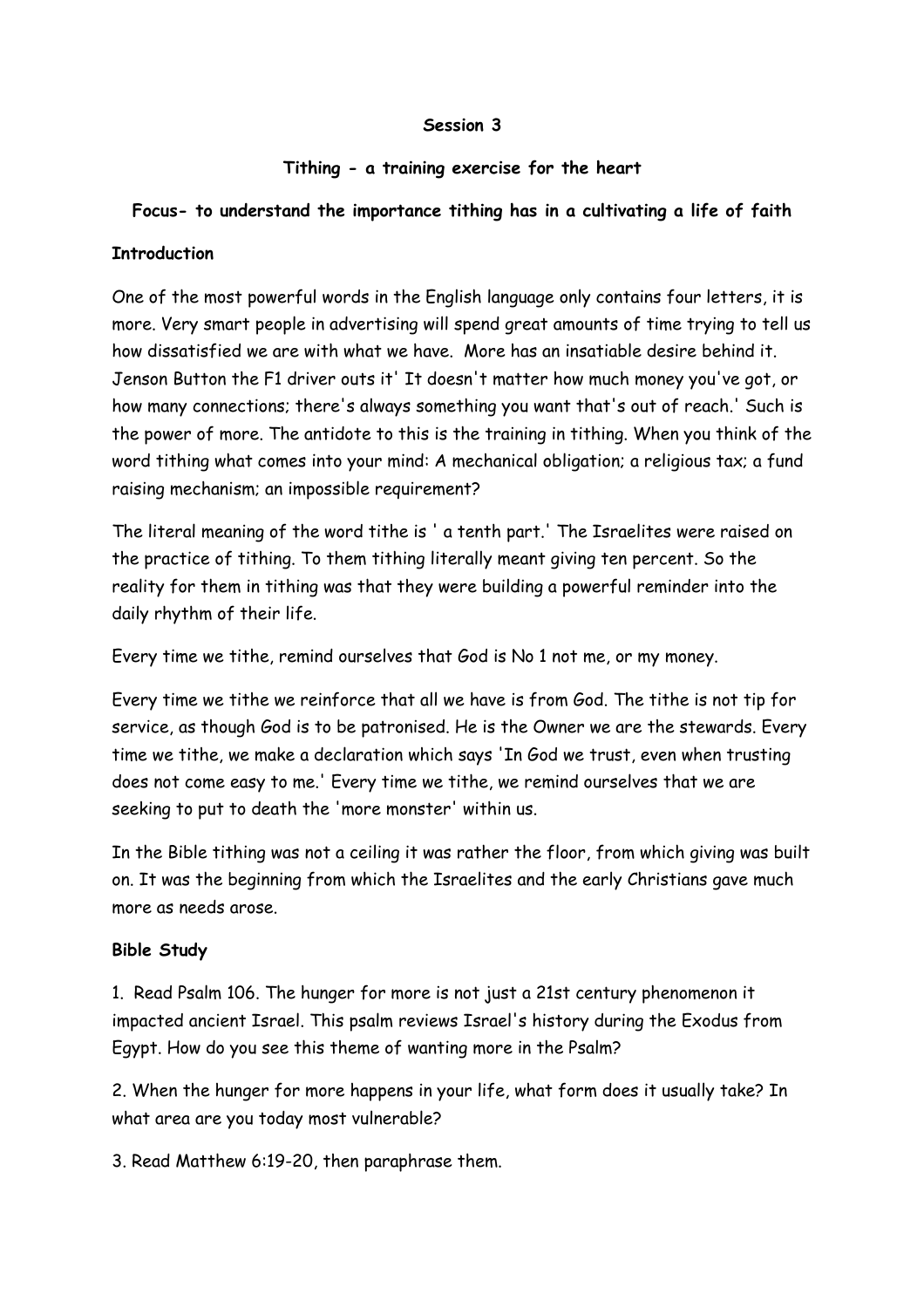4. Suppose today you decided to stop wanting more, and cease the tendency to serve money and possessions. What would you do to achieve such a resolution?

5. In what ways do you think God intends tithing to be a spiritual discipline to help us train our hearts away from materialistic tendencies?

6. Read Malachi 1: 6-14 and 3:8-12. Here we get a glimpse of God's feelings, what were the offences here which prompted God's strong feelings?

7. As expressed in the reading God does not threaten to punish his people, rather he offers them a test. Paraphrase God's challenge in Malachi 3:10.

8. What do you consider to be the timeless challenge which God leaves through this passage?

9. Read 1 Chronicles 29:1-20 then comment on the following:

a. The heart behind God's giving

b. The impact of God's giving on the around him

c. What David really believed?

10. How do you respond to the statement in the introduction that tithing was never meant to be a ceiling but only a floor?

11. Read 2 Corinthians 9: 6-12 support this idea about tithing only being a floor and not a ceiling?

12. Reflect on the following statements, and comment on how true you think they are:

a. Giving reveals your heart

b. Giving shapes your heart.

13. As a result of this study, what heart shaping do you think God wants to accomplish in you specifically in the spiritual discipline of tithing?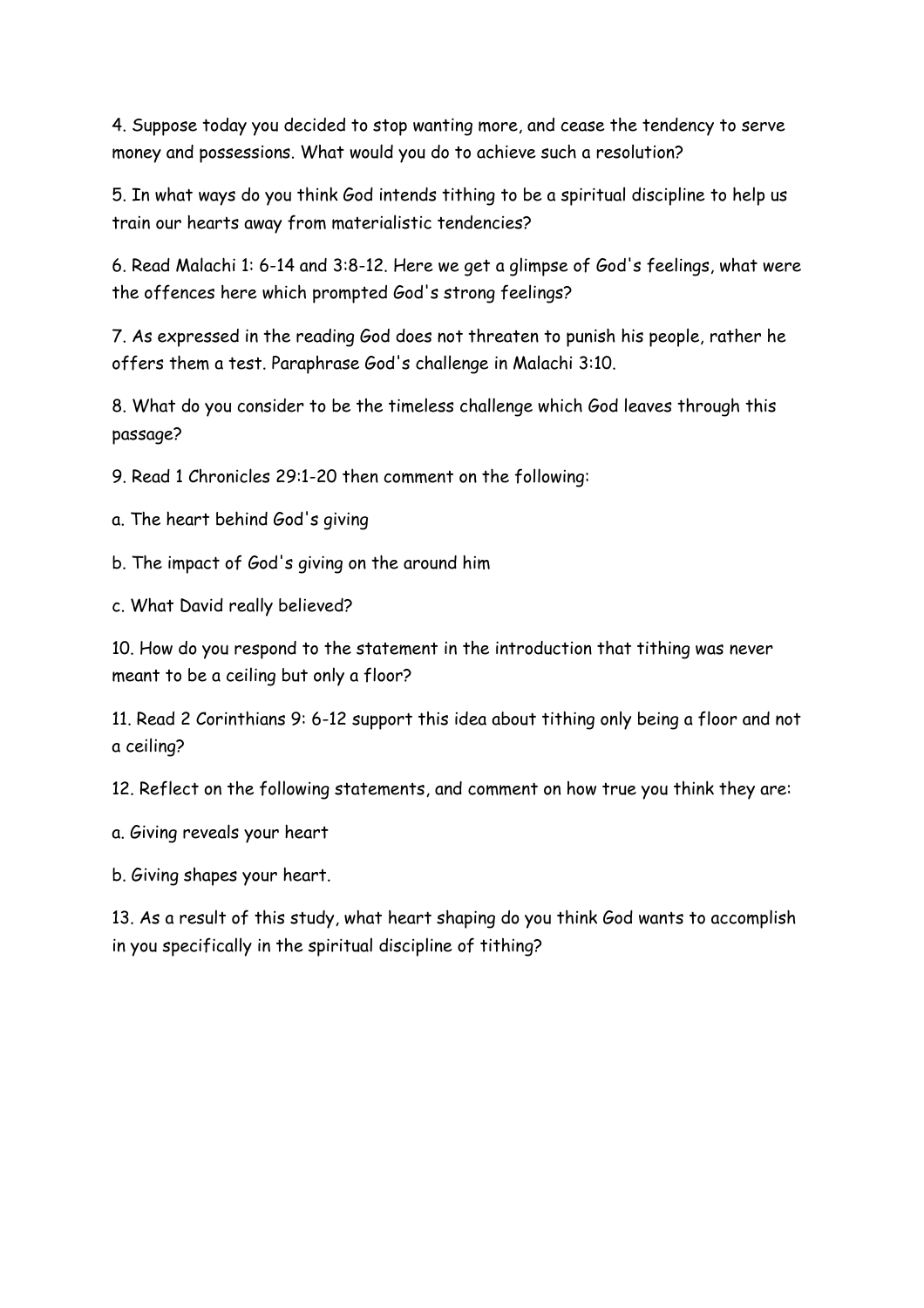### **Finding a biblical financial lifestyle**

# **Focus- to see that God does not give us a mechanical lifestyle, but calls us to seek his kingdom with all our resources.**

#### **Introduction**

I really appreciate the writings of Philip Yancy, on this issue of finding a balanced lifestyle in terms of money and possessions he writes. 'I feel pulled in opposite directions over the money issue. Sometimes I want to sell all that I own join a Christian commune, and live out my days in intentional poverty. At other times, I want to rid myself of guilt and enjoy the fruits of our nation's prosperity. Mostly, I wish I did not have to think about money at all. I know how he feels; we just need to get clarity.

 There seem to be two incorrect beliefs to avoid. The first is materialism, which has been defined as ' a theory that physical matter is the only or fundamental reality; that the highest value or objectives lay within material well-being.' Materialism surfaces in two major ways possessiveness and covetousness. No matter how much we may dislike the word materialism, it perfectly describes the predominant mind-set of our society today.

The other incorrect belief to avoid is asceticism. This is basically strict self-denial, depriving oneself of all but the essential basis of the material world. In the battle between both these viewpoints is a third way. It is living with a kingdom of God centred view. This has been well described as ' a biblical lifestyle which finds itself in opposition to prevailing values and lifestyles of the culture, it is a way of life informed by a different view of reality. It is a not a bare bones austere view, or a view to feel greater liberty to possess more. Rather it is a view towards the rich realities of an eternal kingdom, called the kingdom of God. This is what this study is all about.

#### **Bible study**

1. To what degree to you relate to the dilemma expressed by Philip Yancey, concerning lifestyle choices over money and possessions? Do you feel the tension? How have you managed the tension up to now?

2. Below are several Bible passages, after reading each passage summarise the nature of the call and lifestyle implications of each:

Mark 1:16-20

Mark 8:34-35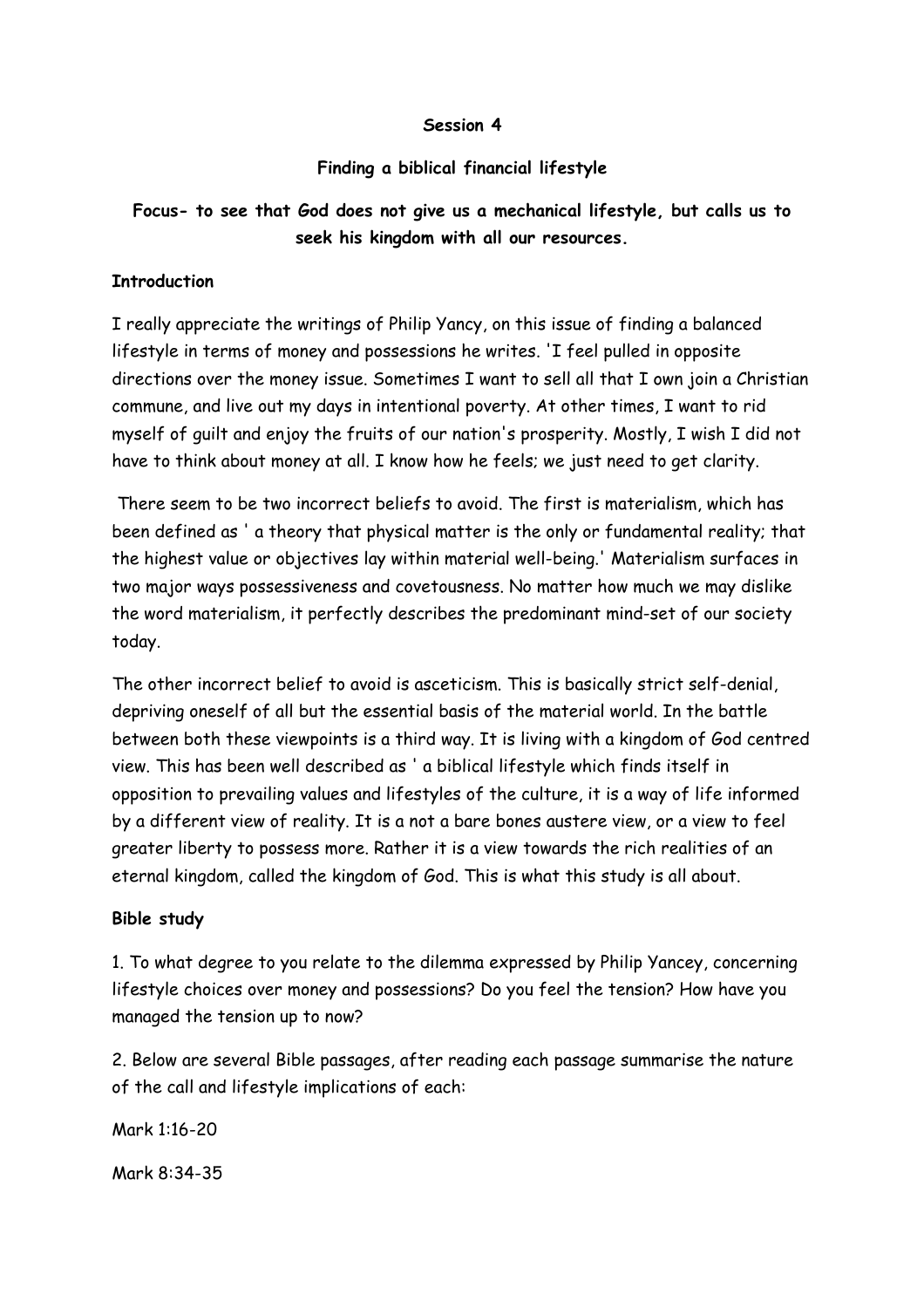Mark 10:17-22

Mark 10:28

Luke 14:33

Based on these passages, what would you conclude any believer must do if he or she truly claims to be a Christ follower?

3. Read the following passages, based on the follow passages, what conclusions would you come to about walking away from all your possessions and money in terms of following Christ?

Luke 19:1-9

John 12:1-7

Acts 28:7-10

1 Timothy 6:17-19

It is apparent that these individuals did not abandon all their possessions. But in every case what did they do? How did they live out Christ's command to give up everything?

4. How does that fit with living by an informed different view of reality, as described in the introduction? What do you think this means for you?

5. The very fact that the door is open to some legitimate differences in lifestyle opens up a few traps to avoid. One such trap is comparison. Being honest, how often are your choices made with one eye focused on what other Christians around you are doing?

6. Do your comparisons usually lead you to live more frugally, with greater generosity, or do they usually give you permission to spend more and own more?

7. Read John 21:20-22. While Jesus' response to John did not specifically involve a financial lifestyle issue, his words nevertheless confront the tendency to compare and judge. What is his clear message to you?

8. Why do you think Jesus allowed as much ambiguity as he did regarding money and possessions? Why didn't he just spell out what we can and cannot own and how much wealth we can or cannot have?

9. Read Matthew 13:44-46. Here are a couple of parables; one of hidden treasure and one of a costly pearl. Carefully review both parables. What are the common threads?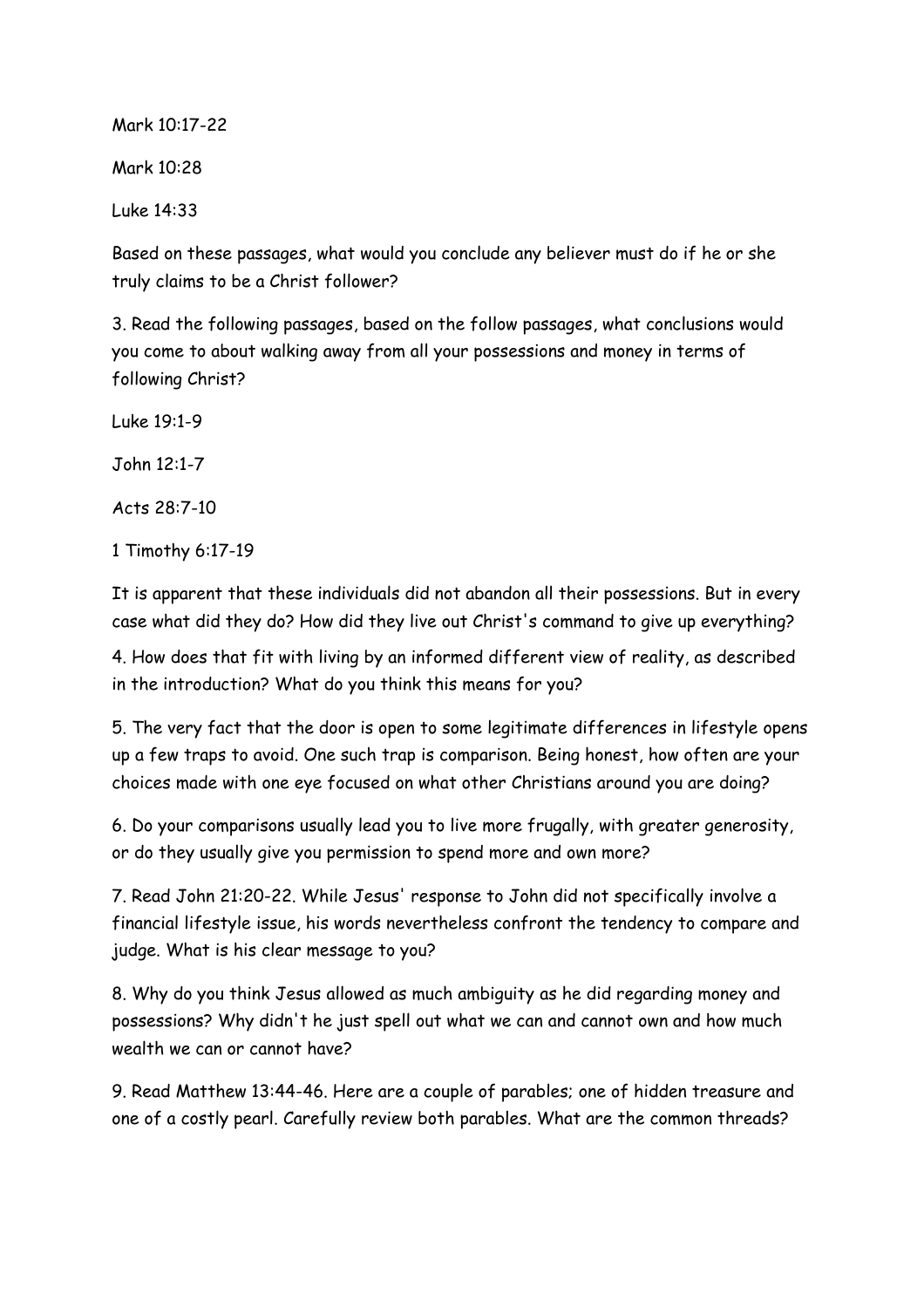10. Consider again the wording in the introduction 'that as members of the kingdom of God we live as ones 'informed by a different view of reality'. According to the two parables in question 9, what is that reality?

11. Do you think pursuing the kingdom really is worth it?

12. How would your lifestyle be different if you really believed that?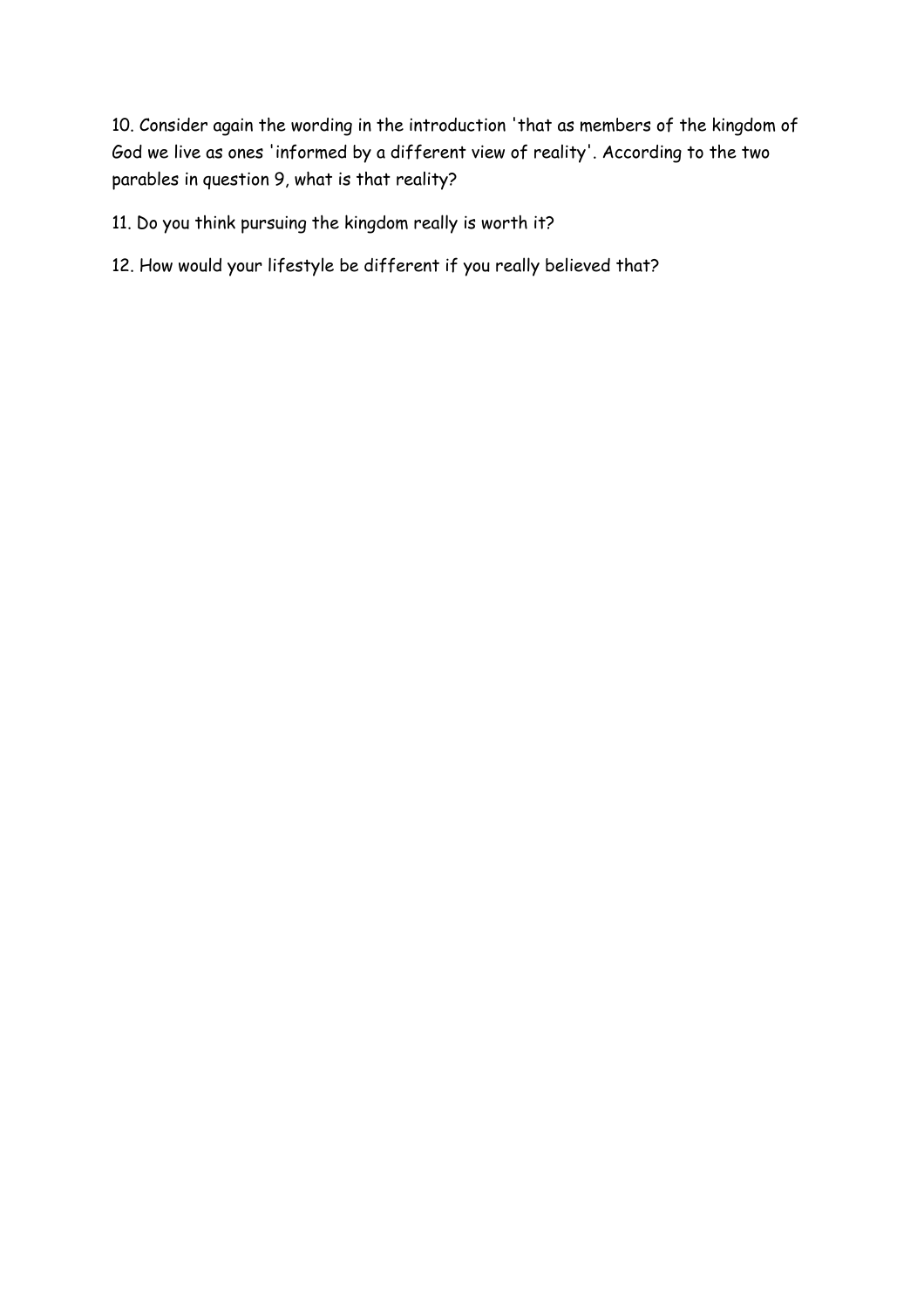## **Cultivating a heart of compassion**

# **Focus- to see the compassionate use of resources as the norm for every believer**

# **Introduction**

A teenage Elizabeth Gurney was walking past the notorious Newgate prison in London. She wrote in her diary that evening of Newgate, 'if this is the world, where is God?'Elizabeth Gurney went on to marry Joseph Fry; she ultimately went on to transform penal reforms across Europe. The reason for her involvement in penal reform she said was the impact of the teaching of Jesus in Mathew 25, that whatever we do for the least among us, we do for Christ. To live the kind of Christ life difference making life that Elizabeth Fry made we need to learn some simple things.

We need to learn from Elizabeth's heart. She served others out of a heart that had been revolutionised by Jesus. We also need to learn from Elizabeth's eyes. She had the ability to see the needs which others ignored. We also need to learn from Elizabeth's feet. She didn't just remain in her own comfortable sphere. Instead she intentionally walked into places where her contemporise would never venture.

There is great truth by looking at the life of Elizabeth Fry, Jesus came not to be served, but to serve. So when we allow him to influence us, we find that unique fulfilment that only he can provide.

### **Bible study**

1. Scripture says that we are to be washed by the Word Eph 5:25-27. Now think of what happens when something gets washed. Soap and water move through the fibres of the dirty fabric at the deepest level. It is only after washing can we see the fabric in the state in which it was originally designed. As you enter this Bible study, allow God not just to increase your knowledge, or give you something profound to share with the group, but to produce a readiness to surrender to Him.

2. Read Matthew 25:31-46. What phrases stand out for you?

3. What emotions are stirred in you as you read it?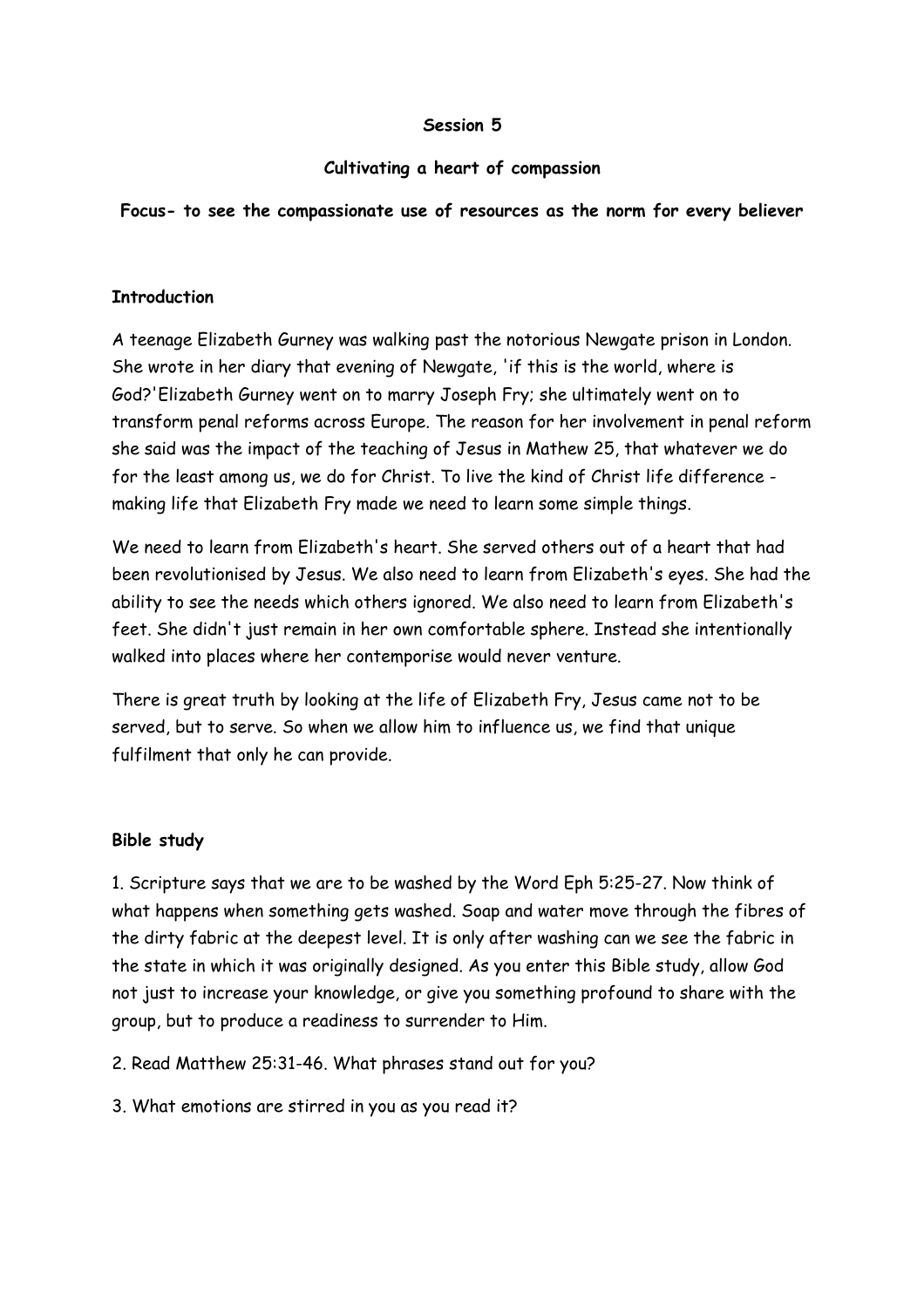4. Try to imagine the scene Jesus is describing. Imagine yourself serving a marginalised person the least by our society. What thoughts, feelings, does this picture evoke in you? Do you feel comfortable or uncomfortable?

5. Read the passage once more. Be quiet before God, listen, what do you sense God is saying to you through this passage?

6. Think about this question, and how you would respond to it. How would your life be different, if you really believed you were serving Christ as you served the poor and needy?

7. How would this change the way you spent your money?

8. How would it change the way you spent your time?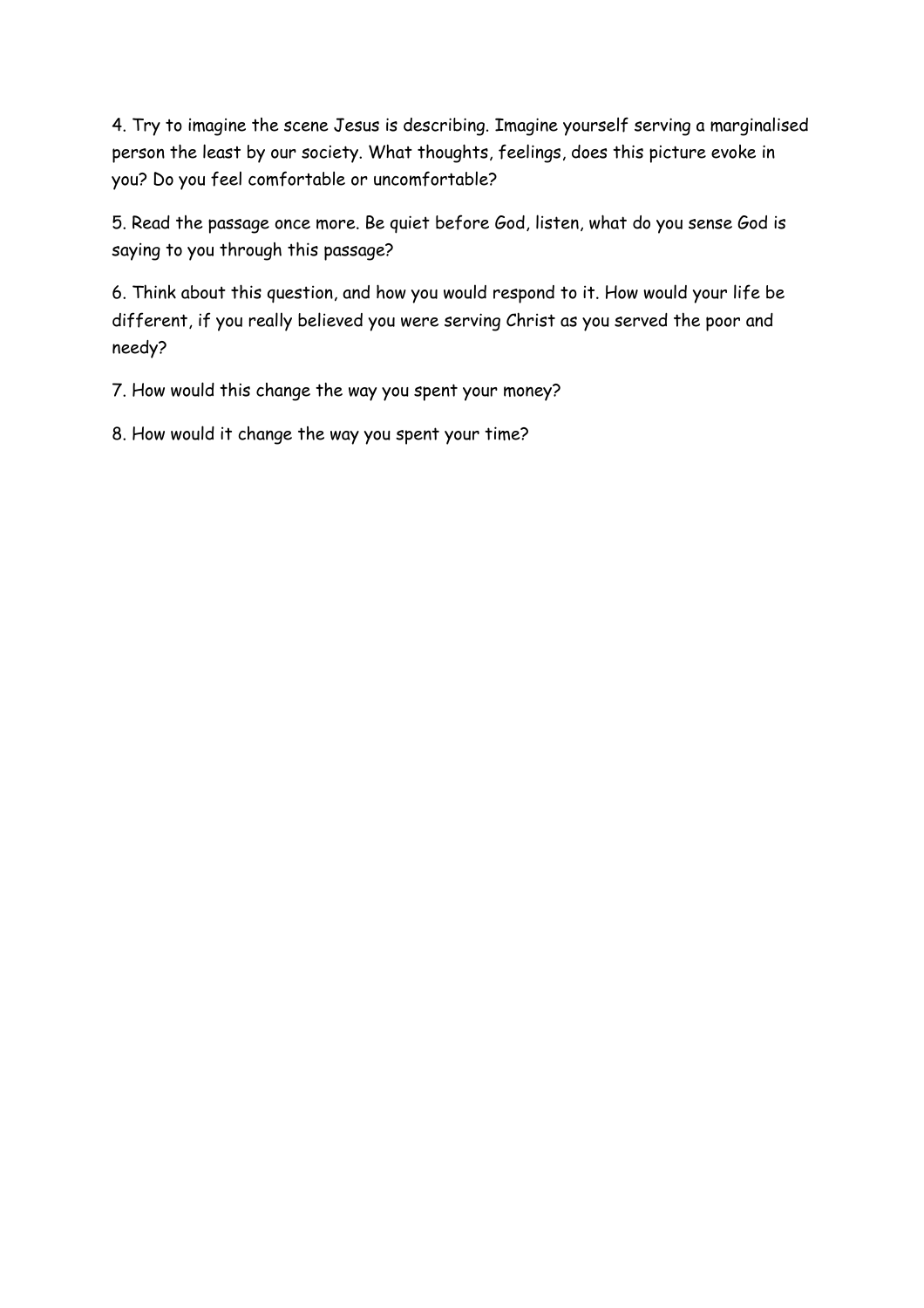## **The chance of a lifetime**

# **Focus- to manage ourselves and resources in the light of eternity**

## **Introduction**

One of the biggest hindrances to faithful stewardship is our chronic failure to see our present lives through the lens of eternity. The 16th century Christian leader Martin Luther said he only had two days on his calendar. Today and That Day: [the day of reckoning]. We need to realise that God is both generous in what he give us to use as stewards, but he also asks for accountability. The point God indicates to us is that what matters to him is how we use the resources He has given us. The parable we shall be looking at in the Bible study section also reminds us that, God always entrusts the trustworthy with more. Today we have been given the chance of a lifetime to use our money and possessions for God. Today God always wonders what we are going to do with what He has given us.

So how about over the next week as you go through your daily routines, and as you make moment by moment choices concerning your money and possessions, as you engage in relationships, as we expand energy and time, why not keep coming back to the question. Am I investing today, in light of that Day, as Martin Luther always did? Just observe what kind of difference it makes to live your life this way.

# **Bible Study**

1. Read Matthew 25:14-30.The story begins with the claim that the servants are managers of someone else's money. What is your reaction to the thought that your wealth, even your body and soul, are really God's property?

2. Does this increase or decrease your desire to use your life and resources for his cause? Why?

3. The master gives each servant varying amounts of money. Although the text doesn't say it, what might the foolish servant have said about the master and his treatment of the other two servants?

4. Describe a time when someone else's greater resources [financial or otherwise] discouraged you and perhaps felt unfair to you. What helped you get beyond it?